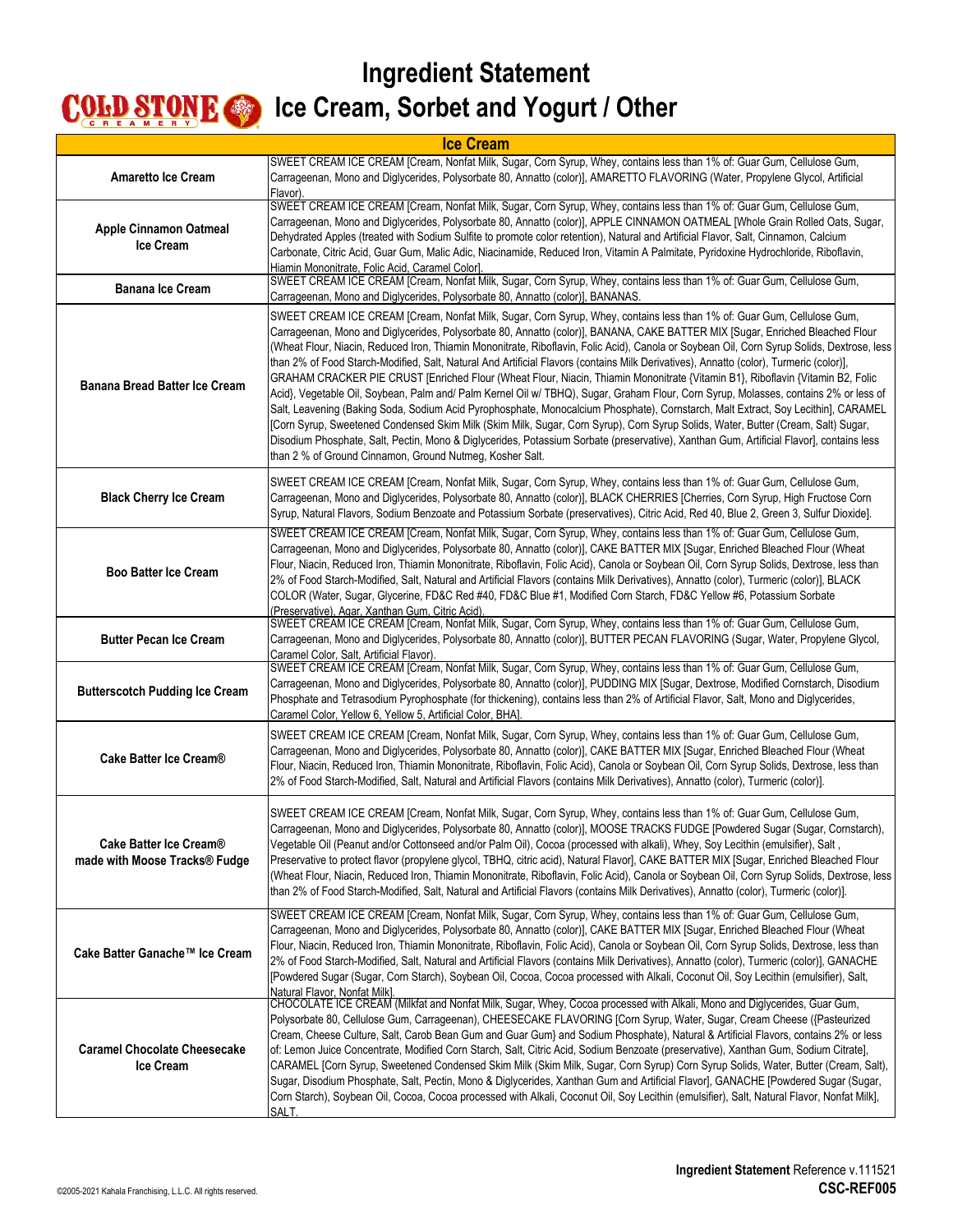# **Ingredient Statement**

#### **COLD STONE CODE Cream, Sorbet and Yogurt / Other**

| <b>Ice Cream</b>                                       |                                                                                                                                                                                                                                                                                                                                                                                                                                                                                                                                                                                                                                                                                                                                                                                                                                                                                                                                                                                                                                                                                                                                                                                                                                                                                                                                                                                                                                                                                                                                                                                                                                                                                                                                                                                                                                                                                                                                                                                                                                                                                                                    |
|--------------------------------------------------------|--------------------------------------------------------------------------------------------------------------------------------------------------------------------------------------------------------------------------------------------------------------------------------------------------------------------------------------------------------------------------------------------------------------------------------------------------------------------------------------------------------------------------------------------------------------------------------------------------------------------------------------------------------------------------------------------------------------------------------------------------------------------------------------------------------------------------------------------------------------------------------------------------------------------------------------------------------------------------------------------------------------------------------------------------------------------------------------------------------------------------------------------------------------------------------------------------------------------------------------------------------------------------------------------------------------------------------------------------------------------------------------------------------------------------------------------------------------------------------------------------------------------------------------------------------------------------------------------------------------------------------------------------------------------------------------------------------------------------------------------------------------------------------------------------------------------------------------------------------------------------------------------------------------------------------------------------------------------------------------------------------------------------------------------------------------------------------------------------------------------|
| <b>Caramel Latte Ice Cream</b>                         | SWEET CREAM ICE CREAM [Cream, Nonfat Milk, Sugar, Corn Syrup, Whey, contains less than 1% of: Guar Gum, Cellulose Gum,<br>Carrageenan, Mono and Diglycerides, Polysorbate 80, Annatto (color)], CARAMEL [Corn Syrup, Sweetened Condensed Skim Milk (Skim<br>Milk, Sugar, Corn Syrup) Corn Syrup Solids, Water, Butter (Cream, Salt), Sugar, Disodium Phosphate, Salt, Pectin, Mono & Diglycerides,<br>Xanthan Gum and Artificial Flavor], INSTANT COFFEE.                                                                                                                                                                                                                                                                                                                                                                                                                                                                                                                                                                                                                                                                                                                                                                                                                                                                                                                                                                                                                                                                                                                                                                                                                                                                                                                                                                                                                                                                                                                                                                                                                                                          |
| <b>Cheesecake Ice Cream</b>                            | SWEET CREAM ICE CREAM [Cream, Nonfat Milk, Sugar, Corn Syrup, Whey, contains less than 1% of: Guar Gum, Cellulose Gum,<br>Carrageenan, Mono and Diglycerides, Polysorbate 80, Annatto (color)], CHEESECAKE FLAVORING [Corn Syrup, Water, Sugar, Cream<br>Cheese ({Pasteurized Cream, Cheese Culture, Salt, Carob Bean Gum and Guar Gum} and Sodium Phosphate), Natural & Artificial Flavors,<br>contains 2% or less of: Lemon Juice Concentrate, Modified Corn Starch, Salt, Citric Acid, Sodium Benzoate (preservative), Xanthan Gum,<br>Sodium Citrate].                                                                                                                                                                                                                                                                                                                                                                                                                                                                                                                                                                                                                                                                                                                                                                                                                                                                                                                                                                                                                                                                                                                                                                                                                                                                                                                                                                                                                                                                                                                                                         |
| <b>Cherry Vanilla Ice Cream</b>                        | SWEET CREAM ICE CREAM [Cream, Nonfat Milk, Sugar, Corn Syrup, Whey, contains less than 1% of: Guar Gum, Cellulose Gum,<br>Carrageenan, Mono and Diglycerides, Polysorbate 80, Annatto (color)], BLACK CHERRIES (Cherries, Water, Corn Syrup, Natural Flavors,<br>Modified Food Starch, Citric Acid, Sodium Benzoate, Potassium Sorbate, Red 40, Blue 1), contains less than 2% of Vanilla Flavoring<br>(Water, Ethyl Alcohol, Propylene Glycol, Caramel Color).                                                                                                                                                                                                                                                                                                                                                                                                                                                                                                                                                                                                                                                                                                                                                                                                                                                                                                                                                                                                                                                                                                                                                                                                                                                                                                                                                                                                                                                                                                                                                                                                                                                    |
| <b>Chocolate Ice Cream</b>                             | Milkfat and Nonfat Milk, Sugar, Whey, Cocoa processed with Alkali, Mono and Diglycerides, Guar Gum, Polysorbate 80, Cellulose Gum,<br>Carrageenan.                                                                                                                                                                                                                                                                                                                                                                                                                                                                                                                                                                                                                                                                                                                                                                                                                                                                                                                                                                                                                                                                                                                                                                                                                                                                                                                                                                                                                                                                                                                                                                                                                                                                                                                                                                                                                                                                                                                                                                 |
| Chocolate Cake Batter Ice Cream®                       | CHOCOLATE ICE CREAM (Milkfat and Nonfat Milk, Sugar, Whey, Cocoa processed with Alkali, Mono and Diglycerides, Guar Gum,<br>Polysorbate 80, Cellulose Gum, Carrageenan), CAKE BATTER MIX [Sugar, Enriched Bleached Flour (Wheat Flour, Niacin, Reduced Iron,<br>Thiamin Mononitrate, Riboflavin, Folic Acid), Canola or Soybean Oil, Corn Syrup Solids, Dextrose, less than 2% of Food Starch-Modified,<br>Salt, Natural and Artificial Flavors (contains Milk Derivatives), Annatto (color), Turmeric (color)].                                                                                                                                                                                                                                                                                                                                                                                                                                                                                                                                                                                                                                                                                                                                                                                                                                                                                                                                                                                                                                                                                                                                                                                                                                                                                                                                                                                                                                                                                                                                                                                                   |
| <b>Chocolate Cake Batter Ganache</b><br>Ice Cream      | CHOCOLATE ICE CREAM (Milkfat and Nonfat Milk, Sugar, Whey, Cocoa processed with Alkali, Mono and Diglycerides, Guar Gum,<br>Polysorbate 80, Cellulose Gum, Carrageenan), CAKE BATTER MIX [Sugar, Enriched Bleached Flour (Wheat Flour, Niacin, Reduced Iron,<br>Thiamin Mononitrate, Riboflavin, Folic Acid), Canola or Soybean Oil, Corn Syrup Solids, Dextrose, less than 2% of Food Starch-Modified,<br>Salt, Natural and Artificial Flavors (contains Milk Derivatives), Annatto (color), Turmeric (color)], GANACHE [Powdered Sugar (Sugar, Corn<br>Starch), Soybean Oil, Cocoa, Cocoa processed with Alkali, Coconut Oil, Soy Lecithin (emulsifier), Salt, Natural Flavor, Nonfat Milk].                                                                                                                                                                                                                                                                                                                                                                                                                                                                                                                                                                                                                                                                                                                                                                                                                                                                                                                                                                                                                                                                                                                                                                                                                                                                                                                                                                                                                     |
| <b>Chocolate Cupcake Ice Cream</b>                     | CHOCOLATE ICE CREAM (Milkfat and Nonfat Milk, Sugar, Whey, Cocoa processed with Alkali, Mono and Diglycerides, Guar Gum,<br>Polysorbate 80, Cellulose Gum, Carrageenan), YELLOW CAKE [Sugar, Enriched Bleached Wheat Flour (Wheat Flour, Niacin, Reduced<br>Iron, Thiamine Mononitrate, Riboflavin, Folic Acid), Egg Whites, Water, Soybean Oil, Eggs, contains less than 2% of: Leavening (Sodium<br>Acid Pyrophosphate, Baking Soda, Monocalcium Phosphate), Wheat Starch, Modified Tapioca Starch, Propylene Glycol Mono and Diesters<br>of Fats and Fatty Acids, Whey (a milk derivative), Salt, Dextrose, Mono and Diglycerides, Natural and Artificial Flavor (contains Milk<br>ingredients), Modified Cornstarch, Sodium Caseinate (a milk derivative), Guar Gum, Sodium Stearoyl Lactylate, Polysorbate 60, Xanthan<br>Gum, Soy Lecithin, Artificial Color (Yellow 5 Lake)], CHOCOLATE CAKE [Sugar, Enriched Bleach Wheat Flour (Flour, Niacin, Reduced<br>Iron, Thiamine Mononitrate, Riboflavin, Folic Acid), Egg Whites, Soybean Oil, Eggs, Skim Milk, Cocoa processed with Alkali, contains less<br>than 2% of: Leavening (Baking Soda, Sodium Acid Pyrophosphate Monocalcium Phosphate), Wheat (a milk derivative), Propylene Glycol<br>Mono and Diesters of Fats and Fatty Acids, Salt, Modified Tapioca Starch, Mono & Diglycerides, Natural and Artificial Flavor, Sodium<br>Caseinate (a milk derivative), Polysorbate 60, Modified Corn Starch, Wheat Starch, Guar Gum, Xanthan Gum, Sodium Stearoyl Lactylate,<br>Soy Lecithin], WHIPPED TOPPING [Water, Hydrogenated Vegetable Oil (Palm, Palm Kernel, Coconut and/or Cottonseed), Corn Syrup,<br>Sugar, contains less than 2% of: Sodium Caseinate (a milk derivative), Dextrose, Natural Flavor, Polysorbate 60, Sorbitan Monostearate,<br>Guar Gum, Xanthan Gum, colored with Turmeric and Annatto Extracts)], GANACHE [Powdered Sugar (Sugar, Corn Starch), Soybean Oil,<br>Cocoa, Cocoa processed with Alkali, Coconut Oil, Soy Lecithin (emulsifier), Salt, Natural Flavor, Nonfat Milk], COCOA POWDER (Cocoa<br>processed with Alkali). |
| <b>Chocolate Dipped Strawberry</b><br><b>Ice Cream</b> | CHOCOLATE ICE CREAM (Milkfat and Nonfat Milk, Sugar, Whey, Cocoa processed with Alkali, Mono and Diglycerides, Guar Gum,<br>Polysorbate 80, Cellulose Gum, Carrageenan), STRAWBERRY PUREE (Strawberries, Water, Sugar, Natural Flavors, Modified Corn<br>Starch, Citric Acid, FD&C Red 40), STRAWBERRIES, BLACK COCOA (Cocoa processed with Alkali).                                                                                                                                                                                                                                                                                                                                                                                                                                                                                                                                                                                                                                                                                                                                                                                                                                                                                                                                                                                                                                                                                                                                                                                                                                                                                                                                                                                                                                                                                                                                                                                                                                                                                                                                                               |
| <b>Chocolate Hazelnut Ice Cream</b>                    | CHOCOLATE ICE CREAM (Milkfat and Nonfat Milk, Sugar, Whey, Cocoa processed with Alkali, Mono and Diglycerides, Guar Gum,<br>Polysorbate 80, Cellulose Gum, Carrageenan), NUTELLA [Sugar, Palm Oil, Hazelnuts, Cocoa, Skim Milk, Reduced Minerals Whey (Milk),<br>Lecithin As Emulsifier (Soy), Vanillin: an artificial flavor]                                                                                                                                                                                                                                                                                                                                                                                                                                                                                                                                                                                                                                                                                                                                                                                                                                                                                                                                                                                                                                                                                                                                                                                                                                                                                                                                                                                                                                                                                                                                                                                                                                                                                                                                                                                     |
| <b>Chocolate Layer Cake Ice Cream</b>                  | SWEET CREAM ICE CRÉAM [Cream, Nonfat Milk, Sugar, Corn Syrup, Whey, contains less than 1% of: Guar Gum, Cellulose Gum,<br>Carrageenan, Mono and Diglycerides, Polysorbate 80, Annatto (color)], CHOCOLATE CAKE [Sugar, Enriched Bleach Wheat Flour (Flour,<br>Niacin, Reduced Iron, Thiamine Mononitrate, Riboflavin, Folic Acid), Egg Whites, Soybean Oil, Eggs, Skim Milk, Cocoa processed with<br>Alkali, contains less than 2% of: Leavening (Baking Soda, Sodium Acid Pyrophosphate Monocalcium Phosphate), Wheat (a milk<br>derivative), Propylene Glycol Mono and Diesters of Fats and Fatty Acids, Salt, Modified Tapioca Starch, Mono & Diglycerides, Natural and<br>Artificial Flavor, Sodium Caseinate (a milk derivative), Polysorbate 60, Modified Corn Starch, Wheat Starch, Guar Gum, Xanthan Gum,<br>Sodium Stearoyl Lactylate, Soy Lecithin]                                                                                                                                                                                                                                                                                                                                                                                                                                                                                                                                                                                                                                                                                                                                                                                                                                                                                                                                                                                                                                                                                                                                                                                                                                                      |
| <b>Chocolate Malt Ice Cream</b>                        | CHOCOLATE ICE CREAM (Milkfat and Nonfat Milk, Sugar, Whey, Cocoa processed with Alkali, Mono and Diglycerides, Guar Gum,<br>Polysorbate 80, Cellulose Gum, Carrageenan), MALT POWDER (Wheat Flour and Malted Barley Extracts, Milk, Soy Lecithin, Salt, Sodium<br>Bicarbonate)                                                                                                                                                                                                                                                                                                                                                                                                                                                                                                                                                                                                                                                                                                                                                                                                                                                                                                                                                                                                                                                                                                                                                                                                                                                                                                                                                                                                                                                                                                                                                                                                                                                                                                                                                                                                                                     |
| <b>Chocolate Peanut Butter</b><br>Ice Cream            | CHOCOLATE ICE CREAM (Milkfat and Nonfat Milk, Sugar, Whey, Cocoa processed with Alkali, Mono and Diglycerides, Guar Gum,<br>Polysorbate 80, Cellulose Gum, Carrageenan), PEANUT BUTTER [Peanuts, Hydrogenated Vegetable Oil (rape seed, cotton seed, and<br>soya bean oil)], FUDGE [High Fructose Corn Syrup, Sweetened Condensed Skim Milk (Skim Milk, Sugar, Corn Syrup), Partially<br>Hydrogenated Palm Kernel Oil, Cocoa processed with Alkali, Water, Corn Starch, Salt, Disodium Phosphate, Sugar, Potassium Sorbate<br>(preservative), Mono & Diglycerides, Artificial Flavor, Sodium Alginate)].                                                                                                                                                                                                                                                                                                                                                                                                                                                                                                                                                                                                                                                                                                                                                                                                                                                                                                                                                                                                                                                                                                                                                                                                                                                                                                                                                                                                                                                                                                           |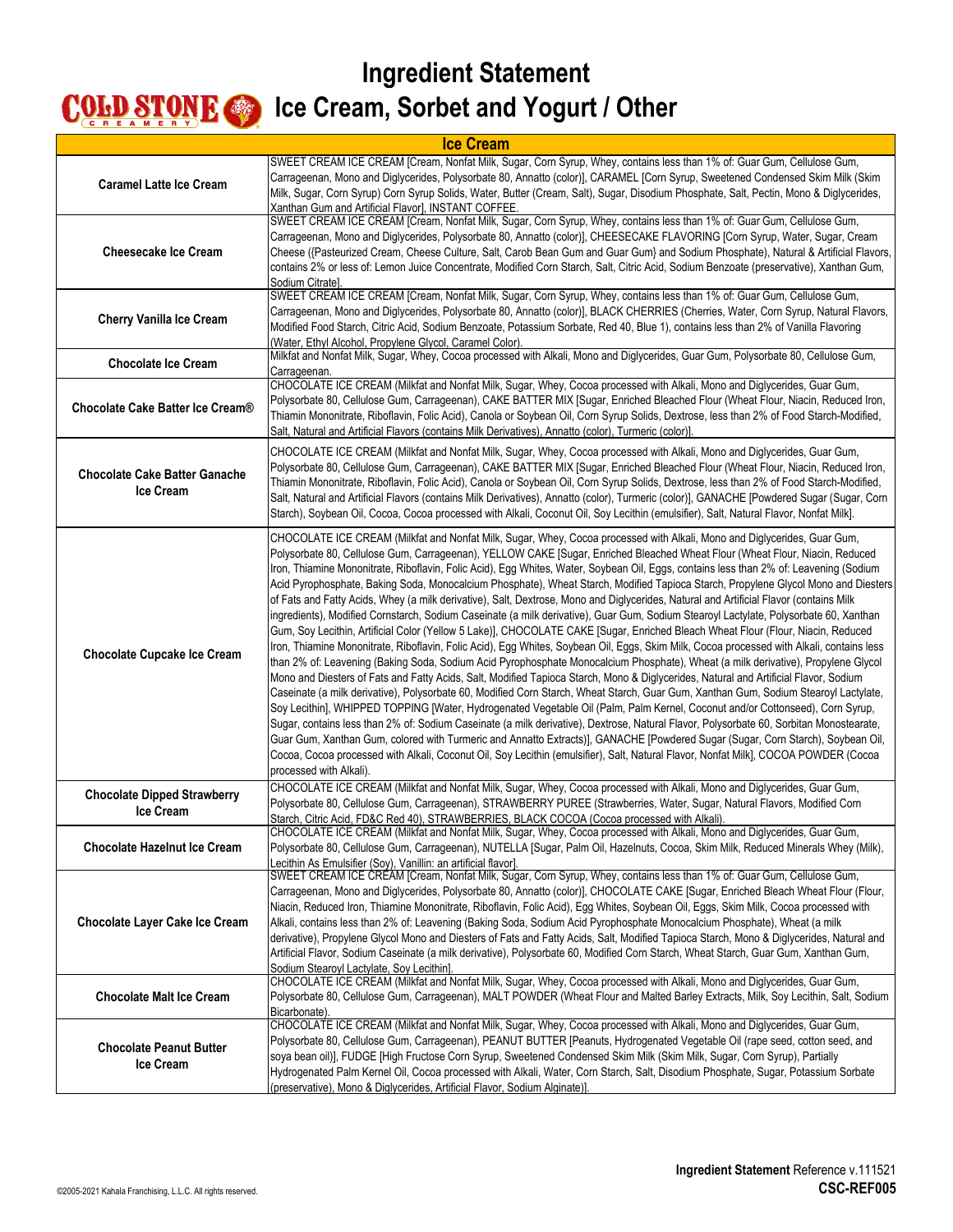| <b>Ice Cream</b>                                       |                                                                                                                                                                                                                                                                                                                                                                                                                                                                                                                                                                                                                                                                                                                                                                                                                                                                                                                      |
|--------------------------------------------------------|----------------------------------------------------------------------------------------------------------------------------------------------------------------------------------------------------------------------------------------------------------------------------------------------------------------------------------------------------------------------------------------------------------------------------------------------------------------------------------------------------------------------------------------------------------------------------------------------------------------------------------------------------------------------------------------------------------------------------------------------------------------------------------------------------------------------------------------------------------------------------------------------------------------------|
| <b>Chocolate Pudding Ice Cream</b>                     | SWEET CREAM ICE CREAM [Cream, Nonfat Milk, Sugar, Corn Syrup, Whey, contains less than 1% of: Guar Gum, Cellulose Gum,<br>Carrageenan, Mono and Diglycerides, Polysorbate 80, Annatto (color)], PUDDING MIX [Sugar, Modified Cornstarch, Cocoa processed with<br>Alkali, Disodium Phosphate (for thickening), contains less than 2% of Natural and Artificial Flavor, Salt, Tetrasodium Pyrophosphate (for<br>thickening), Mono- and Diglycerides (prevent foaming), Red 40, Yellow 5, Blue 1, Artificial Color, BHA (preservative)].                                                                                                                                                                                                                                                                                                                                                                                |
| <b>Chocolate Raspberry Truffle</b><br><b>Ice Cream</b> | CHOCOLATE ICE CREAM (Milkfat and Nonfat Milk, Sugar, Whey, Cocoa processed with Alkali, Mono and Diglycerides, Guar Gum,<br>Polysorbate 80, Cellulose Gum, Carrageenan), FUDGE [High Fructose Corn Syrup, Sweetened Condensed Skim Milk (Skim Milk, Sugar,<br>Corn Syrup), Partially Hydrogenated Palm Kernel Oil, Cocoa Processed with Alkali, Water, Corn Starch, Salt, Sugar, Mono & Diglycerides,<br>Disodium Phosphate, Artificial Flavor, Xanthan Gum and Sodium Alginate], RASPBERRY FLAVORING [Corn Syrup, Raspberry<br>Concentrate Blend (Blackberry Puree, Raspberry Juice Concentrate, Plum Juice Concentrate, Blackberry Juice Concentrate, Apple Puree,<br>Elderberry Juice Concentrate, Natural Flavors), Water, Citric Acid, Natural & Artificial Flavor, Red 40, Modified Food Starch, Sodium<br>Benzoate, Blue 1].                                                                                  |
| <b>Cinnamon Ice Cream</b>                              | SWEET CREAM ICE CREAM [Cream, Nonfat Milk, Sugar, Corn Syrup, Whey, contains less than 1% of: Guar Gum, Cellulose Gum,<br>Carrageenan, Mono and Diglycerides, Polysorbate 80, Annatto (color)], CINNAMON.                                                                                                                                                                                                                                                                                                                                                                                                                                                                                                                                                                                                                                                                                                            |
| Cinnamon Bun Batter Ice Cream                          | SWEET CREAM ICE CREAM [Cream, Nonfat Milk, Sugar, Corn Syrup, Whey, contains less than 1% of: Guar Gum, Cellulose Gum,<br>Carrageenan, Mono and Diglycerides, Polysorbate 80, Annatto (color)], CAKE BATTER MIX [Sugar, Enriched Bleached Flour (Wheat<br>Flour, Niacin, Reduced Iron, Thiamin Mononitrate, Riboflavin, Folic Acid), Canola or Soybean Oil, Corn Syrup Solids, Dextrose, less than<br>[2% of Food Starch-Modified, Salt, Natural and Artificial Flavors (contains Milk Derivatives), Annatto (color), Turmeric (color)], CINNAMON.                                                                                                                                                                                                                                                                                                                                                                   |
| <b>Circus Animal Cookies Ice Cream</b>                 | SWEET CREAM ICE CREAM [Cream, Nonfat Milk, Sugar, Corn Syrup, Whey, contains less than 1% of: Guar Gum, Cellulose Gum,<br>Carrageenan, Mono and Diglycerides, Polysorbate 80, Annatto (color)], CIRCUS COOKIE [Sugar, Enriched Flour (Wheat Flour, Reduced<br>Iron, Thiamin Mononitrate {Vitamin B1}, Riboflavin {Vitamin B2}, Folic Acid), Hydrogenated Palm Kernel Oil, Nonfat Milk, Cornstarch,<br>contains 2% or less of: High Fructose Corn Syrup, Salt, Soy Lecithin, Baking Soda, Artificial Flavor, Confectioner's Glaze, Color added, Red<br>40 Lake, Red 3, Yellow 5, Carnauba Wax, Blue 1, Blue 2 Lake, Yellow 6 Lake, Yellow 6, COOKIE DOUGH FLAVOR MIX [Enriched<br>Bleached Flour (Wheat Flour, Niacin, Reduced Iron, Thiamin Mononitrate, Riboflavin, Folic Acid), Sugar, Brown Sugar, Soybean Oil, Salt,<br>Natural and Artificial Flavors (contains Milk Derivatives), Caramel Color], KOSHER SALT. |
| <b>Classic Cookie Dough Ice Cream</b>                  | SWEET CREAM ICE CREAM [Cream, Nonfat Milk, Sugar, Corn Syrup, Whey, contains less than 1% of: Guar Gum, Cellulose Gum,<br>Carrageenan, Mono and Diglycerides, Polysorbate 80, Annatto (color)], COOKIE DOUGH FLAVOR MIX [Enriched Bleached Flour (Wheat<br>Flour, Niacin, Reduced Iron, Thiamin Mononitrate, Riboflavin, Folic Acid), Sugar, Brown<br>Sugar, Soybean Oil, Salt, Natural and Artificial Flavors (contains Milk Derivatives), Caramel Color].                                                                                                                                                                                                                                                                                                                                                                                                                                                          |
| <b>Coconut Ice Cream</b>                               | SWEET CREAM ICE CREAM [Cream, Nonfat Milk, Sugar, Corn Syrup, Whey, contains less than 1% of: Guar Gum, Cellulose Gum,<br>Carrageenan, Mono and Diglycerides, Polysorbate 80, Annatto (color)], COCONUT (High Fructose Corn Syrup, Water, Natural & Artificial<br>Flavor, Phosphoric Acid, Sodium Benzoate, Cellulose Gum, Potassium Sorbate, Sucralose).                                                                                                                                                                                                                                                                                                                                                                                                                                                                                                                                                            |
| <b>Coffee Ice Cream</b>                                | SWEET CREAM ICE CREAM [Cream, Nonfat Milk, Sugar, Corn Syrup, Whey, contains less than 1% of: Guar Gum, Cellulose Gum,<br>Carrageenan, Mono and Diglycerides, Polysorbate 80, Annatto (color)], COFFEE.                                                                                                                                                                                                                                                                                                                                                                                                                                                                                                                                                                                                                                                                                                              |
| <b>Cookie Butter Ice Cream</b>                         | SWEET CREAM ICE CREAM [Cream, Nonfat Milk, Sugar, Corn Syrup, Whey contains less than 1% of: Guar Gum, Cellulose Gum,<br>Carrageenan, Mono and Diglycerides, Polysorbate 80, Annatto (color)], SPECULOOS COOKIE BUTTER (Wheat Flour, Candy Sugar,<br>blend of Vegetable Oils and Fats (Palm Oil, Canola Oil, Water, Emulsifier [Vegetable Mono and Diglyceride from Fatty Acids], Citric Acid,<br>Lemon Juice), Raw Cane Sugar, Soy Flour, Invert Sugar, Baking Powder (Sodium Hydrogen Carbonate), Cinnamon, Nutmeg), blend of<br>Vegetable Oils and Fats (Canola Oil, Palm Oil), Sugar, Emulsifier (Soy Lecithin).                                                                                                                                                                                                                                                                                                 |
| <b>Cotton Candy Ice Cream</b>                          | SWEET CREAM ICE CREAM [Cream, Nonfat Milk, Sugar, Corn Syrup, Whey, contains less than 1% of: Guar Gum, Cellulose Gum,<br>Carrageenan, Mono and Diglycerides, Polysorbate 80, Annatto (color)], COTTON CANDY FLAVORING (Natural and Artificial Flavor, Blue                                                                                                                                                                                                                                                                                                                                                                                                                                                                                                                                                                                                                                                          |
| Dark Chocolate Ice Cream                               | CHOCOLATE ICE CREAM (Milkfat and Nonfat Milk, Sugar, Whey, Cocoa processed with Alkali, Mono and Diglycerides, Guar Gum,<br>Polysorbate 80, Cellulose Gum, Carrageenan), COCOA processed with Alkali.                                                                                                                                                                                                                                                                                                                                                                                                                                                                                                                                                                                                                                                                                                                |
| <b>Dark Chocolate Peppermint</b><br>Ice Cream          | CHOCOLATE ICE CREAM (Milkfat and Nonfat Milk, Sugar, Whey, Cocoa processed with Alkali, Mono and Diglycerides, Guar Gum,<br>Polysorbate 80, Cellulose Gum, Carrageenan), COCOA processed with Alkali, PEPPERMINT (Peppermint, Propylene Glycol, Ethanol),                                                                                                                                                                                                                                                                                                                                                                                                                                                                                                                                                                                                                                                            |
| Dulce De Leche Ice Cream                               | SWEET CREAM ICE CREAM [Cream, Nonfat Milk, Sugar, Corn Syrup, Whey, contains less than 1% of: Guar Gum, Cellulose Gum,<br>Carrageenan, Mono and Diglycerides, Polysorbate 80, Annatto (color)], DULCE DE LECHE (Milk, Sugar, Agar, Sodium Bicarbonate,<br>Disodium Phosphate).                                                                                                                                                                                                                                                                                                                                                                                                                                                                                                                                                                                                                                       |
| <b>Eggnog Ice Cream</b>                                | SWEET CREAM ICE CREAM [Cream, Nonfat Milk, Sugar, Corn Syrup, Whey, contains less than 1% of: Guar Gum, Cellulose Gum,<br>Carrageenan, Mono and Diglycerides, Polysorbate 80, Annatto (color)], EGGNOG [Milk, Cream, Sugar, Corn Syrup, Egg, Yolks, Sodium<br>Citrate, Guar Gum, Disodium Phosphate, Carrageenan, Spices, Natural & Artificial Flavors (Annato andTumeric)].                                                                                                                                                                                                                                                                                                                                                                                                                                                                                                                                         |
| <b>French Vanilla Ice Cream</b>                        | SWEET CREAM ICE CREAM [Cream, Nonfat Milk, Sugar, Corn Syrup, Whey, contains less than 1% of: Guar Gum, Cellulose Gum,<br>Carrageenan, Mono and Diglycerides, Polysorbate 80, Annatto (color)], FRENCH VANILLA FLAVORING [Sugar, Pasteurized Egg Yolks,<br>Water, Natural Flavor, Buttermilk Powder (Buttermilk, Whey Solids, Lactic Acid), Salt, Preservatives (Potassium Sorbate, Sodium<br>Benzoate), Annatto].                                                                                                                                                                                                                                                                                                                                                                                                                                                                                                   |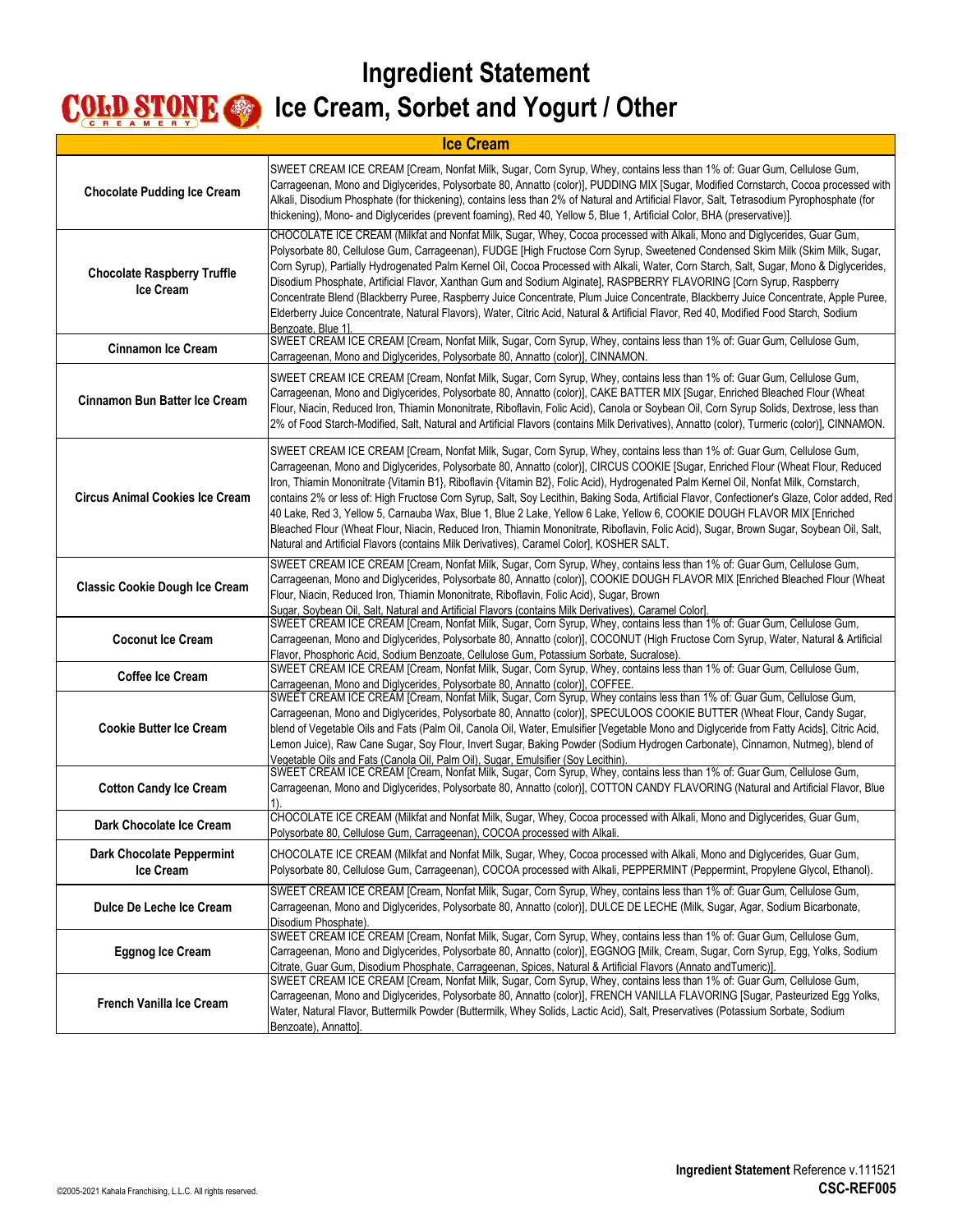| <b>Ice Cream</b>                      |                                                                                                                                                                                                                                                                                                                                                                                                                                                                                                                                                                                                                                                                                                                                                                                                                                                                                                                                                                                                                                                                                                                                                                                                                           |
|---------------------------------------|---------------------------------------------------------------------------------------------------------------------------------------------------------------------------------------------------------------------------------------------------------------------------------------------------------------------------------------------------------------------------------------------------------------------------------------------------------------------------------------------------------------------------------------------------------------------------------------------------------------------------------------------------------------------------------------------------------------------------------------------------------------------------------------------------------------------------------------------------------------------------------------------------------------------------------------------------------------------------------------------------------------------------------------------------------------------------------------------------------------------------------------------------------------------------------------------------------------------------|
| <b>Fudge Brownie Batter Ice Cream</b> | CHOCOLATE ICE CREAM (Milkfat and Nonfat Milk, Sugar, Whey, Cocoa processed with Alkali, Mono and Diglycerides, Guar Gum,<br>Polysorbate 80, Cellulose Gum, Carrageenan), BROWNIE [Sugar, Enriched Bleached Wheat Flour (Flour, Niacin, Reduced Iron, Thiamine,<br>Mononitrate, Riboflavin, Folic Acid), Soybean Oil, Cocoa processed with Alkali, Egg Whites (2-10%), Corn Syrup Solids, Egg Yolks (2-5%),<br>contains less than 2% of: Partially Hydrogenated Soybean and Cottonseed Oils, Water, Propylene Glycol Mono and Diesters of Fats and<br>Fatty Acids, Whey (Milk Derivative <2%), Mono and Digycerides, Modified Corn Starch, Leavening (Baking Soda, Sodium Acid<br>Pyrophosphate, Monocalcium Phosphate), Natural and Artificial Chocolate Flavor, Xanthan Gum, Dextrose, Sodium Caseinate (Milk<br>Derivative <2%), Sodium Stearoyl Lactylate, Chocolate Liquor, Soy Lecithin], FUDGE [High Fructose Corn Syrup, Sweetened Condensed<br>Skim Milk (Skim Milk, Sugar, Corn Syrup), Partially Hydrogenated Palm Kernel Oil, Cocoa processed with Alkali, Water, Corn Starch, Salt,<br>Disodium Phosphate, Sugar, Potassium Sorbate (preservative), Mono & Diglycerides, Artificial Flavor, Sodium Alginate]. |
| <b>Fudge Mint Cookie Ice Cream</b>    | CHOCOLATE ICE CREAM [Milkfat and Nonfat Milk, Sugar, Whey, Cocoa (processed with Alkali), Mono and Diglycerides, Guar Gum,<br>Polysorbate 80, Cellulose Gum, Carrageenan], FUDGE MINT COOKIE [Sugar, Enriched Flour (Wheat Flour, Niacin, Reduced Iron, Vitamin<br>B1 [Thiamin Mononitrate], Vitamin B2 [Riboflavin], Folic Acid), Vegetable Oil (Palm Kernel, Soybean and Palm Oil with TBHQ for<br>freshness), Cocoa processed with Alkali, Whey, contains 2% or less of: Leavening (Baking Soda, Sodium Acid Pyrophosphate,<br>Monocalcium Phosphate), Artificial Flavor, Sorbitan Tristearate, Soy Lecithin, Salt, Peppermint Oil.                                                                                                                                                                                                                                                                                                                                                                                                                                                                                                                                                                                    |
| <b>Fudge Truffle Ice Cream</b>        | CHOCOLATE ICE CREAM (Milkfat and Nonfat Milk, Sugar, Whey, Cocoa processed with Alkali, Mono and Diglycerides, Guar Gum,<br>Polysorbate 80, Cellulose Gum, Carrageenan), FUDGE [High Fructose Corn Syrup, Sweetened Condensed Skim Milk (Skim Milk, Sugar,<br>Corn Syrup), Hydrogenated Palm Kernel Oil, Cocoa processed with Alkali, Water, Corn Starch, Salt, Sugar, Mono & Diglycerides, Disodium<br>Phosphate, Artificial Flavor, Xanthan Gum and Sodium Alginate], contains less than 2% of COCOA POWDER (Cocoa Processed with<br>Alkali), XANTHAN GUM.                                                                                                                                                                                                                                                                                                                                                                                                                                                                                                                                                                                                                                                              |
| Ghirardelli® Chocolate Ice Cream      | SWEET CREAM ICE CREAM [Cream, Nonfat Milk, Sugar, Corn Syrup, Whey, contains less than 1% of: Guar Gum, Cellulose Gum,<br>Carrageenan, Mono and Diglycerides, Polysorbate 80, Annatto (color)], COCOA processed with Alkali.                                                                                                                                                                                                                                                                                                                                                                                                                                                                                                                                                                                                                                                                                                                                                                                                                                                                                                                                                                                              |
| Golden OREO® Cookie Ice Cream         | SWEET CREAM ICE CREAM [Cream, Nonfat Milk, Sugar, Corn Syrup, Whey, contains less than 1% of: Guar Gum, Cellulose Gum,<br>Carrageenan, Mono and Diglycerides, Polysorbate 80, Annatto (color)], GOLDEN OREO COOKIES [Unbleached Enriched Flour (Wheat<br>Flour, Niacin, Reduced Iron, Thiamine Mononitrate {Vitamin B1}, Riboflavin {Vitamin B2}, Folic Acid), Sugar, Canola and/or Palm Oil, High<br>Fructose Corn Syrup, Salt, Baking Soda, Soy Lecithin, Artificial Flavor, Natural Flavor], KOSHER SALT.                                                                                                                                                                                                                                                                                                                                                                                                                                                                                                                                                                                                                                                                                                              |
| Gooey Butter Cake Ice Cream           | SWEET CREAM ICE CREAM [Cream, Nonfat Milk, Sugar, Corn Syrup, Whey, contains less than 1% of: Guar Gum, Cellulose Gum,<br>Carrageenan, Mono and Diglycerides, Polysorbate 80, Annatto (color)], FRENCH VANILLA FLAVORING [Sugar, Pasteurized Egg Yolks,<br>Water, Natural Flavor, Buttermilk Powder (Buttermilk, Whey Solids, Lactic Acid), Salt, Preservatives (Potassium Sorbate, Sodium<br>Benzoate), Annatto], CHEESECAKE FLAVORING [Corn Syrup, Water, Sugar, Cream Cheese ({Pasteurized Cream, Cheese Culture, Salt,<br>Carob Bean Gum and Guar Gum} and Sodium Phosphate), Natural & Artificial Flavors, contains 2% or less of: Lemon Juice Concentrate,<br>Modified Corn Starch, Salt, Citric Acid, Sodium Benzoate (preservative), Xanthan Gum, Sodium Citrate], CAKE BATTER MIX [Sugar,<br>Enriched Bleached Flour (Wheat Flour, Niacin, Reduced Iron, Thiamin Mononitrate, Riboflavin, Folic Acid), Canola or Soybean Oil, Corn<br>Syrup Solids, Dextrose, less than 2% of Food Starch-Modified, Salt, Natural and Artificial Flavors (contains Milk Derivatives), Annatto<br>(color). Turmeric (color)]                                                                                                      |
| <b>Irish Cream Ice Cream</b>          | SWEET CREAM ICE CREAM [Cream, Nonfat Milk, Sugar, Corn Syrup, Whey, contains less than 1% of: Guar Gum, Cellulose Gum,<br>Carrageenan, Mono and Diglycerides, Polysorbate 80, Annatto (color)], IRISH CREAM FLAVORING (Propylene Glycol, Water, Natural &<br>Artificial Flavor)                                                                                                                                                                                                                                                                                                                                                                                                                                                                                                                                                                                                                                                                                                                                                                                                                                                                                                                                           |
| Key Lime Ice Cream                    | SWEET CREAM ICE CREAM [Cream, Nonfat Milk, Sugar, Corn Syrup, Whey, contains less than 1% of: Guar Gum, Cellulose Gum,<br>Carrageenan, Mono and Diglycerides, Polysorbate 80, Annatto (color)], KEY LIME FLAKES (Sugar, Corn Syrup, Fractionated Palm Oil,<br>Citric Acid, Lime Oil, Soy Lecithin, Turmeric Color, Blue 1), FRENCH VANILLA FLAVORING [Sugar, Pasteurized Egg Yolks, Water, Natural<br>Flavor, Buttermilk Powder (Buttermilk, Whey Solids, Lactic Acid), Salt, Preservatives (Potassium Sorbate, Sodium Benzoate), Annattol.                                                                                                                                                                                                                                                                                                                                                                                                                                                                                                                                                                                                                                                                               |
| Mango Ice Cream                       | SWEET CREAM ICE CREAM [Cream, Nonfat Milk, Sugar, Corn Syrup, Whey, contains less than 1% of: Guar Gum, Cellulose Gum,<br>Carrageenan, Mono and Diglycerides, Polysorbate 80, Annatto (color)], MANGO FLAVORING (Propylene Glycol, Water, Ethanol, Natural &<br>Artificial Flavor)                                                                                                                                                                                                                                                                                                                                                                                                                                                                                                                                                                                                                                                                                                                                                                                                                                                                                                                                        |
| Marbled Cake Batter™ Ice Cream        | CHOCOLATE ICE CREAM (Milkfat and Nonfat Milk, Sugar, Whey, Cocoa processed with Alkali, Mono and Diglycerides, Guar Gum,<br>Polysorbate 80, Cellulose Gum, Carrageenan), SWEET CREAM ICE CREAM [Cream, Nonfat Milk, Sugar, Corn Syrup, Whey, contains less<br>than 1% of: Guar Gum, Cellulose Gum, Carrageenan, Mono and Diglycerides, Polysorbate 80, Annatto (color)], CAKE BATTER MIX<br>[Sugar, Enriched Bleached Flour (Wheat Flour, Niacin, Reduced Iron, Thiamin Mononitrate, Riboflavin, Folic Acid), Canola or Soybean Oil,<br>Corn Syrup Solids, Dextrose, less than 2% of Food Starch-Modified, Salt, Natural and Artificial Flavors (contains Milk Derivatives), Xanthan<br>Gum, Annatto (color), Turmeric (color)]                                                                                                                                                                                                                                                                                                                                                                                                                                                                                           |
| <b>Marshmallow Ice Cream</b>          | SWEET CREAM ICE CREAM [Cream, Nonfat Milk, Sugar, Corn Syrup, Whey, contains less than 1% of: Guar Gum, Cellulose Gum,<br>Carrageenan, Mono and Diglycerides, Polysorbate 80, Annatto (color)], MARSHMALLOW FLAVORING [Corn Syrup, Sugar, Water, Natural<br>and Artificial Flavors, Modified Corn Starch, Color (Titanium Dioxide), Citric Acid, Xanthan Gum, Antifoam (processing aid)].                                                                                                                                                                                                                                                                                                                                                                                                                                                                                                                                                                                                                                                                                                                                                                                                                                 |
| <b>Milk &amp; Cookies Ice Cream</b>   | SWEET CREAM ICE CREAM [Cream, Nonfat Milk, Sugar, Corn Syrup, Whey, contains less than 1% of: Guar Gum, Cellulose Gum,<br>Carrageenan, Mono and Diglycerides, Polysorbate 80, Annatto (color)], CHUNKY CHIPS AHOY! COOKIE [Unbleached Enriched Flour<br>(Wheat Flour, Niacin, Reduced Iron, Thiamine Mononitrate {Vitamin B1}, Riboflavin {Vitamin B2}, Folic Acid), Semisweet Chocolate Chunks<br>(Sugar, Chocolate, Dextrose, Cocoa Butter, Milk, Soy Lecithin), Sugar, Soybean Oil, Semisweet Chocolate Chips (Sugar, Chocolate, Cocoa<br>Butter, Dextrose, Milk, Soy Lecithin), Partially Hydrogenated Cottonseed Oil, Leavening (Baking Soda, Ammonium, Phosphate), Salt,<br>Molasses, High Fructose Corn Syrup, Whey, Soy Lecithin, Caramel Color, Artificial Flavor].                                                                                                                                                                                                                                                                                                                                                                                                                                              |
| <b>Mint Ice Cream</b>                 | SWEET CREAM ICE CREAM [Cream, Nonfat Milk, Sugar, Corn Syrup, Whey, contains less than 1% of: Guar Gum, Cellulose Gum,<br>Carrageenan, Mono and Diglycerides, Polysorbate 80, Annatto (color)], MINT FLAVORING [Corn Syrup, Water, Sugar, Natural and<br>Artificial Flavor, Modified Food Starch, Sodium Benzoate and Potassium Sorbate (preservatives), Artificial Color (Yellow 5 and Green 3)].                                                                                                                                                                                                                                                                                                                                                                                                                                                                                                                                                                                                                                                                                                                                                                                                                        |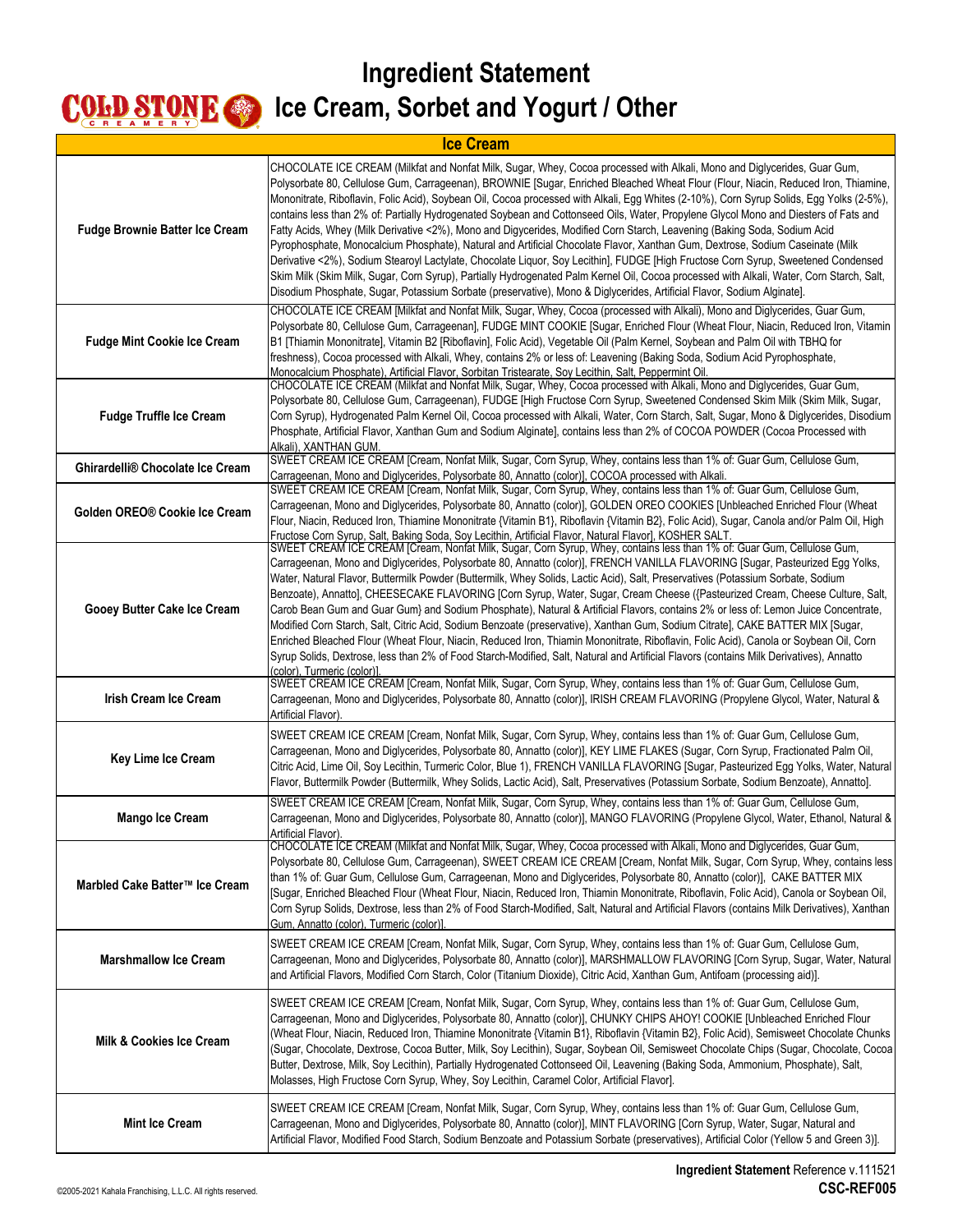| <b>Ice Cream</b>                                      |                                                                                                                                                                                                                                                                                                                                                                                                                                                                                                                                                                                                                                                                                                                                                                                                                                                                                                                                                      |
|-------------------------------------------------------|------------------------------------------------------------------------------------------------------------------------------------------------------------------------------------------------------------------------------------------------------------------------------------------------------------------------------------------------------------------------------------------------------------------------------------------------------------------------------------------------------------------------------------------------------------------------------------------------------------------------------------------------------------------------------------------------------------------------------------------------------------------------------------------------------------------------------------------------------------------------------------------------------------------------------------------------------|
| <b>Mocha Ice Cream</b>                                | CHOCOLATE ICE CREAM (Milkfat and Nonfat Milk, Sugar, Whey, Cocoa processed with Alkali, Mono and Diglycerides, Guar Gum,<br>Polysorbate 80, Cellulose Gum, Carrageenan), INSTANT COFFEE.                                                                                                                                                                                                                                                                                                                                                                                                                                                                                                                                                                                                                                                                                                                                                             |
| <b>Oatmeal Cookie Batter Ice Cream</b>                | SWEET CREAM ICE CREAM [Cream, Nonfat Milk, Sugar, Corn Syrup, Whey, contains less than 1% of: Guar Gum, Cellulose Gum,<br>Carrageenan, Mono and Diglycerides, Polysorbate 80, Annatto (color)], OATMEAL [Whole Grain Rolled Oats (with oat bran), Sugar,<br>Natural and Artificial Flavors, Salt, Calcium Carbonate, Guar Gum, Caramel Color, Niacinamide, Vitamin A Palmitate, Reduced Iron,<br>Pyridoxine Hydrochloride, Riboflavin, Thiamin Mononitrate, Folic Acidl.                                                                                                                                                                                                                                                                                                                                                                                                                                                                             |
| Orange Dreamsicle Ice Cream                           | SWEET CREAM ICE CREAM [Cream, Nonfat Milk, Sugar, Corn Syrup, Whey, contains less than 1% of: Guar Gum, Cellulose Gum,<br>Carrageenan, Mono and Diglycerides, Polysorbate 80, Annatto (color)], ORANGE FLAVORING (Water, Citric Acid, Natural and Artificial<br>Flavor, Gum Arabic Yellow 6, Glyceryl Abietate, Sodium Benzoate, BHT, Brominated Soybean Oil).                                                                                                                                                                                                                                                                                                                                                                                                                                                                                                                                                                                       |
| <b>OREO® Crème Ice Cream</b>                          | SWEET CREAM ICE CREAM [Cream, Nonfat Milk, Sugar, Corn Syrup, Whey, contains less than 1% of: Guar Gum, Cellulose Gum,<br>Carrageenan, Mono and Diglycerides, Polysorbate 80, Annatto (color)], OREO CREME [Sugar, Soybean Oil, Coconut Oil, Cornstarch,<br>Artificial Color, Emulsifiers (Soy Lecithin, Mono & Diglycerides), Artificial Flavor, Salt], OREO® COOKIE [Sugar, Enriched flour (Wheat flour,<br>niacin, reduced iron, thiamine mononitrate {Vitamin B1}, Riboflavin {Vitamin B2}, Folic Acid), High Oleic Canola Oil and/or Palm Oil and/or<br>Canola Oil, Cocoa processed with Alkali, High Fructose Corn Syrup, Baking Soda, Cornstarch, Salt, Soy Lecithin (Emulsifier), Vanillin<br>(artificial flavor), Chocolate)]                                                                                                                                                                                                               |
| Peach Ice Cream                                       | SWEET CREAM ICE CREAM [Cream, Nonfat Milk, Sugar, Corn Syrup, Whey, contains less than 1% of: Guar Gum, Cellulose Gum,<br>Carrageenan, Mono and Diglycerides, Polysorbate 80, Annatto (color)], PEACH FLAVORING [Sugar, Corn Syrup, Water, Peaches, Natural<br>Flavor, Citric Acid, Salt, Preservatives (Potassium Sorbate, Sodium Benzoate), Yellow 61.                                                                                                                                                                                                                                                                                                                                                                                                                                                                                                                                                                                             |
| <b>Peanut Butter Ice Cream</b>                        | SWEET CREAM ICE CREAM [Cream, Nonfat Milk, Sugar, Corn Syrup, Whey, contains less than 1% of: Guar Gum, Cellulose Gum,<br>Carrageenan, Mono and Diglycerides, Polysorbate 80, Annatto (color)], PEANUT BUTTER [Peanuts, Hydrogenated Vegetable Oil (rape<br>seed, cotton seed, and soya bean oil)].                                                                                                                                                                                                                                                                                                                                                                                                                                                                                                                                                                                                                                                  |
| <b>Peanut Butter Cookie Dough</b><br><b>Ice Cream</b> | SWEET CREAM ICE CREAM [Cream, Nonfat Milk, Sugar, Corn Syrup, Whey, contains less than 1% of: Guar Gum, Cellulose Gum,<br>Carrageenan, Mono and Diglycerides, Polysorbate 80, Annatto (color)], COOKIE DOUGH FLAVOR MIX [Enriched Bleached Flour (Wheat<br>Flour, Niacin, Reduced Iron, Thiamin Mononitrate, Riboflavin, Folic Acid), Sugar, Brown<br>Sugar, Soybean Oil, Salt, Natural and Artificial Flavors (contains Milk Derivatives), Caramel Color], PEANUT BUTTER [Peanuts,<br>Hydrogenated Vegetable Oil (rape seed, cotton seed, and soya bean oil), KOSHER SALT.                                                                                                                                                                                                                                                                                                                                                                          |
| <b>Peanut Butter and Jelly Ice Cream</b>              | SWEET CREAM ICE CREAM [Cream, Nonfat Milk, Sugar, Corn Syrup, Whey, contains less than 1% of: Guar Gum, Cellulose Gum,<br>Carrageenan, Mono and Diglycerides, Polysorbate 80, Annatto (color)], PEANUT BUTTER [Peanuts, Hydrogenated Vegetable Oil (rape<br>seed, cotton seed, and soya bean oil)], GRAPE JELLY (Concord Grapes, Corn Syrup, High Fructose Corn Syrup, Fruit Pectin, Citric Acid,<br>Sodium Citrate), GRAHAM CRACKER PIE CRUST [Enriched Flour (Wheat Flour, Niacin, Thiamin Mononitrate {Vitamin B1}, Riboflavin<br>{Vitamin B2, Folic Acid}, Vegetable Oil, Soybean, Palm and/ Palm Kernel Oil w/ TBHQ), Sugar, Graham Flour, Corn Syrup, Molasses,<br>contains 2% or less of Salt, Leavening (Baking Soda, Sodium Acid Pyrophosphate, Monocalcium Phosphate), Cornstarch, Malt Extract,<br>Soy Lecithin].                                                                                                                         |
| <b>Peppermint Mocha Ice Cream</b>                     | CHOCOLATE ICE CREAM (Milkfat and Nonfat Milk, Sugar, Whey, Cocoa processed with Alkali, Mono and Diglycerides, Guar Gum,<br>Polysorbate 80, Cellulose Gum, Carrageenan), PEPPERMINT FLAVORING (Peppermint, Propylene Glycol, Ethanol), INSTANT COFFEE.                                                                                                                                                                                                                                                                                                                                                                                                                                                                                                                                                                                                                                                                                               |
| Piña Colada Ice Cream                                 | SWEET CREAM ICE CREAM [Cream, Nonfat Milk, Sugar, Corn Syrup, Whey, contains less than 1% of: Guar Gum, Cellulose Gum,<br>Carrageenan, Mono and Diglycerides, Polysorbate 80, Annatto (color)], PINEAPPLE, COCONUT (High Fructose Corn Syrup, Water,<br>Natural & Artificial Flavor, Phosphoric Acid, Sodium Benzoate, Cellulose Gum, Potassium Sorbate, Sucralose), TART FLAVOR (Citric<br>Acid).                                                                                                                                                                                                                                                                                                                                                                                                                                                                                                                                                   |
| Pineapple Upside Down Cake<br><b>Ice Cream</b>        | SWEET CREAM ICE CREAM [Cream, Nonfat Milk, Sugar, Corn Syrup, Whey, contains less than 1% of: Guar Gum, Cellulose Gum,<br>Carrageenan, Mono and Diglycerides, Polysorbate 80, Annatto (color)], PINEAPPLE, GRAHAM CRACKER PIE CRUST [Enriched Flour<br>(Wheat Flour, Niacin, Reduced Iron, Vitamin B1 {Thiamin Mononitrate}, Vitamin B2 {Riboflavin}, Folic Acid), Palm and Palm Kernel Oil With<br>Tbhg (for freshness), Sugar, Graham Flour, Corn Syrup, Molasses, contains 2% or less of Salt, Leavening (Baking Soda, Sodium Acid<br>Pyrophosphate, Monocalcium Phosphate), Malt Extract, Soy Lecithin], CAKE BATTER MIX [Sugar, Enriched Bleached Flour (Wheat Flour,<br>Niacin, Reduced Iron, Thiamin Mononitrate, Riboflavin, Folic Acid), Canola or Soybean Oil, Corn Syrup Solids, Dextrose, less than 2% of<br>Food Starch-Modified, Salt, Natural and Artificial Flavors (contains Milk Derivatives), Annatto (color), Turmeric (color)]. |
| <b>Pistachio Ice Cream</b>                            | SWEET CREAM ICE CREAM [Cream, Nonfat Milk, Sugar, Corn Syrup, Whey, contains less than 1% of: Guar Gum, Cellulose Gum,<br>Carrageenan, Mono and Diglycerides, Polysorbate 80, Annatto (color)], PISTACHIO FLAVORING (Water, Ethanol, Propylene Glycol,<br>Natural & Artificial Flavor, Yellow 5, Blue 1).                                                                                                                                                                                                                                                                                                                                                                                                                                                                                                                                                                                                                                            |
| <b>Pistachio Pudding Ice Cream</b>                    | SWEET CREAM ICE CREAM [Cream, Nonfat Milk, Sugar, Corn Syrup, Whey contains less than 1% of: Guar Gum, Cellulose Gum,<br>Carrageenan, Mono and Diglycerides, Polysorbate 80, Annatto (color)], PUDDING MIX (Sugar, Modified Food Starch, Dextrose, Almonds,<br>Tetrasodium Pyrophosphate, Disodium Phosphate, Pistachio Nuts, contains less than 0.5% of Partially Hydrogentated Soy Bean Oil, Mono<br>and Diglycerides, Salt, Nonfat Milk, Artificial Color, Calcium Sulfate, Acetylated Monoglycerides, Natural and Artificial Flavor, Xantham<br>Gum, Yellow 5, Yellow 6, Blue 1, Partially Hydrogenated Cottonseed Oil, BHA, Citric Acid, Propyl Gallate and TBHQ).                                                                                                                                                                                                                                                                              |
| <b>Pumpkin Bread Batter Ice Cream</b>                 | SWEET CREAM ICE CREAM [Cream, Nonfat Milk, Sugar, Corn Syrup, Whey, contains less than 1% of: Guar Gum, Cellulose Gum,<br>Carrageenan, Mono and Diglycerides, Polysorbate 80, Annatto (color)], PUMPKIN BREAD FLAVOR MIX [Sugar, Enriched Bleached Flour<br>(Wheat Flour, Niacin, Reduced Iron, Thiamin Mononitrate, Riboflavin, Folic Acid), Dried Pumpkin Flakes (Pumpkin, Maltodextrin Corn<br>Flour), Spices, Salt, Soybean Oil, Caramel Color, Annato (color)].                                                                                                                                                                                                                                                                                                                                                                                                                                                                                 |
| <b>Pumpkin Ice Cream</b>                              | SWEET CREAM ICE CREAM [Cream, Nonfat Milk, Sugar, Corn Syrup, Whey, contains less than 1% of: Guar Gum, Cellulose Gum,<br>Carrageenan, Mono and Diglycerides, Polysorbate 80, Annatto (color)], PUMPKIN (Pumpkin, Sugar Syrup, Water, Salt, Natural Flavors,<br>Spices).                                                                                                                                                                                                                                                                                                                                                                                                                                                                                                                                                                                                                                                                             |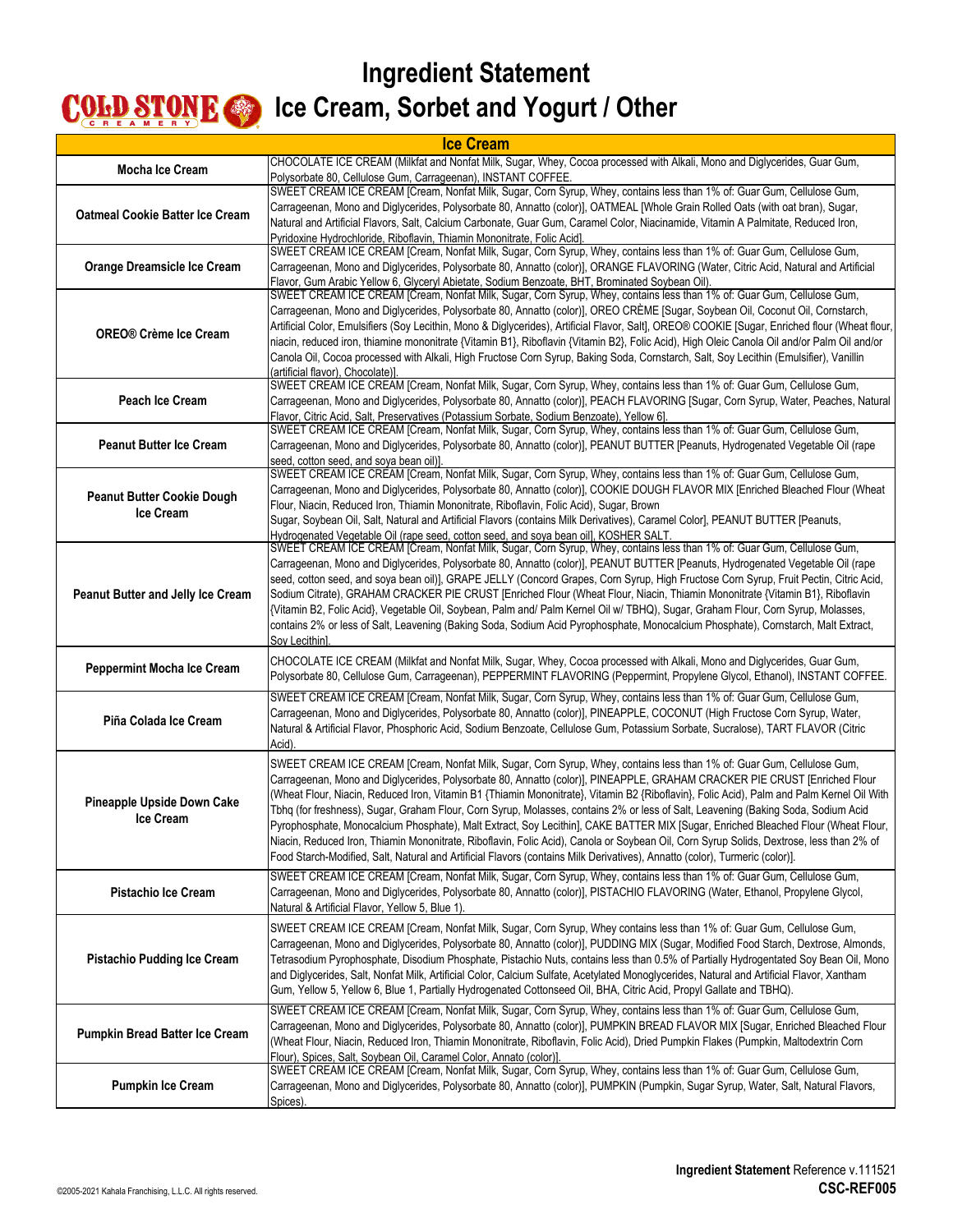| <b>Ice Cream</b>                                      |                                                                                                                                                                                                                                                                                                                                                                                                                                                                                                                                                                                                                                                                                                                                                                                                                                                                        |
|-------------------------------------------------------|------------------------------------------------------------------------------------------------------------------------------------------------------------------------------------------------------------------------------------------------------------------------------------------------------------------------------------------------------------------------------------------------------------------------------------------------------------------------------------------------------------------------------------------------------------------------------------------------------------------------------------------------------------------------------------------------------------------------------------------------------------------------------------------------------------------------------------------------------------------------|
| <b>Pumpkin Cheesecake</b><br><b>Ice Cream</b>         | SWEET CREAM ICE CREAM [Cream, Nonfat Milk, Sugar, Corn Syrup, Whey contains less than 1% of: Guar Gum, Cellulose Gum,<br>Carrageenan, Mono and Diglycerides, Polysorbate 80, Annatto (color)], PUMPKIN PIE (Pumpkin, Sugar Syrup, Water, Salt, Spices, Natural<br>Flavor), CHEESECAKE FLAVOR [Corn Syrup, Water, Sugar, Cream Cheese ([pasteurized cream, cheese culture, salt, carob bean gum<br>and guar gum] and sodium phosphate), Natural & Artificial Flavors, contains 2% or less of: Lemon Juice Concentrate, Modified Corn Starch,<br>Salt, Citric Acid, Sodium Benzoate (preservative), Xanthan Gum, Sodium Citrate].                                                                                                                                                                                                                                        |
| Raspberry Ice Cream                                   | SWEET CREAM ICE CREAM [Cream, Nonfat Milk, Sugar, Corn Syrup, Whey, contains less than 1% of: Guar Gum, Cellulose Gum,<br>Carrageenan, Mono and Diglycerides, Polysorbate 80, Annatto (color)], RASPBERRY PUREE [Corn Syrup, Raspberry Concentrate Blend<br>(Blackberry Puree, Raspberry Juice Concentrate, Plum Juice Concentrate, Blackberry Juice Concentrate, Apple Puree, Elderberry Juice<br>Concentrate, Natural Flavors), Water, Citric Acid, Natural & Artificial Flavor, Red 40, Modified Food Starch, Sodium Benzoate, Blue 1].                                                                                                                                                                                                                                                                                                                             |
| <b>Red Velvet Cake Ice Cream</b>                      | SWEET CREAM ICE CREAM [Cream, Nonfat Milk, Sugar, Corn Syrup, Whey, contains less than 1% of: Guar Gum, Cellulose Gum,<br>Carrageenan, Mono and Diglycerides, Polysorbate 80, Annatto (color)], RED VELVET CAKE [Sugar, Enriched Bleach Wheat Flour (Flour,<br>Niacin, Reduced Iron, Thiamine Mononitrate, Riboflavin, Folic Acid), Buttermilk, Soybean Oil, Egg Whites, Skim Milk, Eggs, Cocoa<br>processed with Alkali, contains less than 2% of: Leavening (Baking Soda, Sodium Aluminum Phosphate, Aluminum Sulfate, Modified Corn<br>Starch, Salt, Whey {milk derivative}, Propylene Glycol Mono and Diesters of Fats and Fatty Acids), Natural and Artificial Chocolate Flavor,<br>Mono & Diglycerides, Sodium Caseinate (Milk Derivative <2%), Guar Gum, Artificial Color (Red 40), Sodium Stearyol Lactate, Polysorbate<br>60, Xanthan Gum, Corn Syrup Solids] |
| <b>REESE'S® Peanut Butter Cup</b><br><b>Ice Cream</b> | CHOCOLATE ICE CREAM (Milkfat and Nonfat Milk, Sugar, Whey, Cocoa processed with Alkali, Mono and Diglycerides, Guar Gum,<br>Polysorbate 80, Cellulose Gum, Carrageenan), REESE'S PEANUT BUTTER SAUCE [Peanuts, Peanut Oil, Sugar, contains 2% or less of:<br>Salt, Hydrogenated Vegetable Oil (Rape seed, Cottonseed, and Soybean Oil), Cornstarch], REESE'S PEANUT BUTTER CUPS [Milk<br>Chocolate (Sugar, Cocoa Butter, Chocolate, Nonfat Milk, Milk Fat, Lactose, Soy Lecithin, PGPR, emulsifier), Peanuts, Sugar, Dextrose,<br>Salt, TBHQ (preservative)].                                                                                                                                                                                                                                                                                                          |
| <b>Rum Raisin Ice Cream</b>                           | SWEET CREAM ICE CREAM [Cream, Nonfat Milk, Sugar, Corn Syrup, Whey, contains less than 1% of: Guar Gum, Cellulose Gum,<br>Carrageenan, Mono and Diglycerides, Polysorbate 80, Annatto (color)], RUM RAISIN FLAVORING (Water, Alcohol, Propylene Glycol,<br>Natural and Artificial Flavor, Citric Acid).                                                                                                                                                                                                                                                                                                                                                                                                                                                                                                                                                                |
| <b>Salted Caramel Ice Cream</b>                       | SWEET CREAM ICE CREAM [Cream, Nonfat Milk, Sugar, Corn Syrup, Whey, contains less than 1% of: Guar Gum, Cellulose Gum,<br>Carrageenan, Mono and Diglycerides, Polysorbate 80, Annatto (color)], FRENCH VANILLA FLAVORING [Sugar, Pasteurized Egg Yolks,<br>Water, Natural Flavor, Buttermilk Powder (Buttermilk, Whey Solids, Lactic Acid), Salt, Preservatives (Potassium Sorbate, Sodium<br>Benzoate), Annatto], CARAMEL [Corn Syrup, Sweetened Condensed Skim Milk (Skim Milk, Sugar, Corn Syrup), Corn Syrup Solids, Water,<br>Butter (Cream, Salt) Sugar, Disodium Phosphate, Salt, Pectin, Mono & Diglycerides, Potassium Sorbate (preservative), Xanthan Gum,<br>Artificial Flavor], KOSHER SALT.                                                                                                                                                               |
| <b>Salted Chocolate Caramel</b><br><b>Ice Cream</b>   | SWEET CREAM ICE CREAM [Cream, Nonfat Milk, Sugar, Corn Syrup, Whey, contains less than 1% of: Guar Gum, Cellulose Gum,<br>Carrageenan, Mono and Diglycerides, Polysorbate 80, Annatto (color)], GANACHE [Powdered Sugar (Sugar, Corn Starch), Soybean Oil,<br>Cocoa, Cocoa processed with Alkali, Coconut Oil, Soy Lecithin (Emulsifier), Salt, Natural Flavor, Nonfat Milk], CARAMEL [Corn Syrup,<br>Sweetened Condensed Skim Milk (Skim Milk, Sugar, Corn Syrup) Corn Syrup Solids, Water, Butter, Butter (Cream, Salt), Sugar, Disodium<br>Phosphate, Salt, Pectin, Mono & Diglycerides, Xanthan Gum and Artificial Flavor], KOSHER SALT.                                                                                                                                                                                                                           |
| Sea Salt Fudge Ice Cream                              | CHOCOLATE ICE CREAM (Milkfat and Nonfat Milk, Sugar, Whey, Cocoa processed with Alkali, Mono and Diglycerides, Guar Gum,<br>Polysorbate 80, Cellulose Gum, Carrageenan), FUDGE [High Fructose Corn Syrup, Sweetened Condensed Skim Milk (Skim Milk, Sugar,<br>Corn Syrup), Partially Hydrogenated Palm Kernel Oil, Cocoa Processed with Alkali, Water, Corn Starch, Salt, Sugar, Mono & Diglycerides,<br>Disodium Phosphate, Artificial Flavor, Xanthan Gum and Sodium Alginate], SEA SALT.                                                                                                                                                                                                                                                                                                                                                                            |
| Sea Salt Sweet Cream Ice Cream                        | SWEET CREAM ICE CREAM [Cream, Nonfat Milk, Sugar, Corn Syrup, Whey, contains less than 1% of: Guar Gum, Cellulose Gum,<br>Carrageenan, Mono and Diglycerides, Polysorbate 80, Annatto (color)], SEA SALT.                                                                                                                                                                                                                                                                                                                                                                                                                                                                                                                                                                                                                                                              |
| Sea Salt Vanilla Bean Ice Cream                       | SWEET CREAM ICE CREAM [Cream, Nonfat Milk, Sugar, Corn Syrup, Whey, contains less than 1% of: Guar Gum, Cellulose Gum,<br>Carrageenan, Mono and Diglycerides, Polysorbate 80, Annatto (color)], VANILLA BEAN SLURRY (Water, Ethyl Alcohol, Natural & Artificial<br>Flavors, Salt, Triethyl Citrate), SEA SALT,                                                                                                                                                                                                                                                                                                                                                                                                                                                                                                                                                         |
| <b>Strawberry Ice Cream</b>                           | SWEET CREAM ICE CREAM [Cream, Nonfat Milk, Sugar, Corn Syrup, Whey, contains less than 1% of: Guar Gum, Cellulose Gum,<br>Carrageenan, Mono and Diglycerides, Polysorbate 80, Annatto (color)], STRAWBERRY PUREE (Strawberries, Water, Sugar, Natural<br>Flavors, Modified Corn Starch, Citric Acid, FD&C Red 40).                                                                                                                                                                                                                                                                                                                                                                                                                                                                                                                                                     |
| Strawberry Cake Batter™ Ice Cream                     | SWEET CREAM ICE CREAM [Cream, Nonfat Milk, Sugar, Corn Syrup, Whey, contains less than 1% of: Guar Gum, Cellulose Gum,<br>Carrageenan, Mono and Diglycerides, Polysorbate 80, Annatto (color)], CAKE BATTER MIX [Sugar, Enriched Bleached Flour (Wheat<br>Flour, Niacin, Reduced Iron, Thiamin Mononitrate, Riboflavin, Folic Acid), Canola or Soybean Oil, Corn Syrup Solids, Dextrose, less than<br>2% of Food Starch-Modified, Salt, Natural and Artificial Flavors (contains Milk Derivatives), Xanthan Gum, Annatto (color), Turmeric (color)],<br>STRAWBERRY PUREE (Strawberries, Water, Sugar, Natural Flavors, Modified Corn Starch, Citric Acid, FD&C Red 40).                                                                                                                                                                                                |
| <b>Strawberry Cheesecake Ice Cream</b>                | SWEET CREAM ICE CREAM [Cream, Nonfat Milk, Sugar, Corn Syrup, Whey, contains less than 1% of: Guar Gum, Cellulose Gum,<br>Carrageenan, Mono and Diglycerides, Polysorbate 80, Annatto (color)], CHEESECAKE FLAVORING [Corn Syrup, Water, Sugar, Cream<br>Cheese ({Pasteurized Cream, Cheese Culture, Salt, Carob Bean Gum and Guar Gum} and Sodium Phosphate), Natural & Artificial Flavors,<br>contains 2% or less of: Lemon Juice Concentrate, Modified Corn Starch, Salt, Citric Acid, Sodium Benzoate (preservative), Xanthan Gum,<br>Sodium Citrate], STRAWBERRY PUREE (Strawberries, Water, Sugar, Natural Flavors, Modified Corn Starch, Citric Acid, FD&C Red 40).                                                                                                                                                                                             |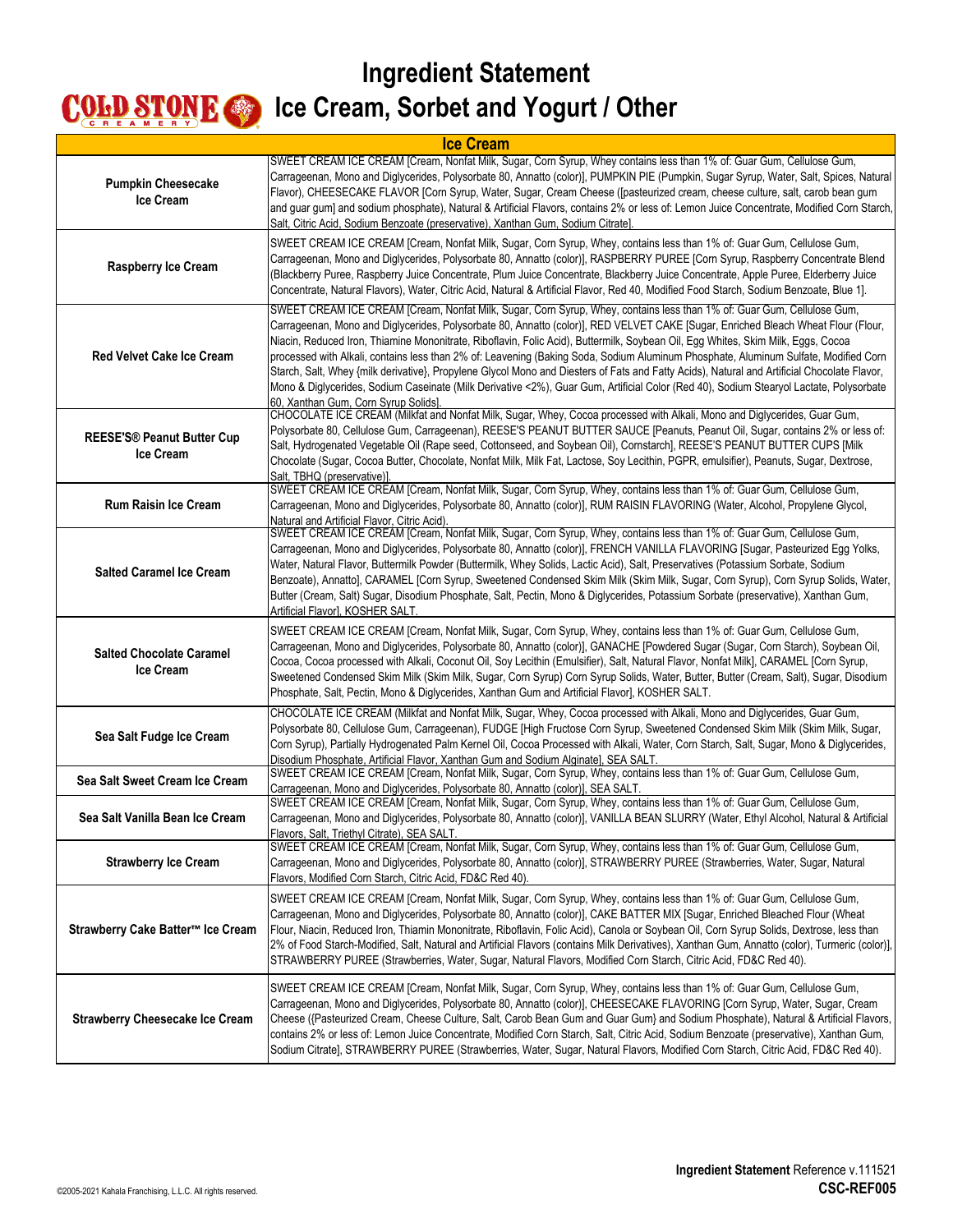| <b>Ice Cream</b>                          |                                                                                                                                                                                                                                                                                                                                                                                                                                                                                                                                                                                                                                                                                                                                                                                                                                                                                                                                                                                                                                                                                                                                                                                                                                                                                                                                                                  |
|-------------------------------------------|------------------------------------------------------------------------------------------------------------------------------------------------------------------------------------------------------------------------------------------------------------------------------------------------------------------------------------------------------------------------------------------------------------------------------------------------------------------------------------------------------------------------------------------------------------------------------------------------------------------------------------------------------------------------------------------------------------------------------------------------------------------------------------------------------------------------------------------------------------------------------------------------------------------------------------------------------------------------------------------------------------------------------------------------------------------------------------------------------------------------------------------------------------------------------------------------------------------------------------------------------------------------------------------------------------------------------------------------------------------|
| <b>Strawberry Shortcake Ice Cream</b>     | SWEET CREAM ICE CREAM [Cream, Nonfat Milk, Sugar, Corn Syrup, Whey, contains less than 1% of: Guar Gum, Cellulose Gum,<br>Carrageenan, Mono and Diglycerides, Polysorbate 80, Annatto (color)], YELLOW CAKE [Sugar, Enriched Bleached Wheat Flour (Wheat<br>Flour, Niacin, Reduced Iron, Thiamine Mononitrate, Riboflavin, Folic Acid), Egg Whites, Water, Soybean Oil, Eggs, contains less than 2%<br>of: Leavening (Sodium Acid Pyrophosphate, Baking Soda, Monocalcium Phosphate), Wheat Starch, Modified Tapioca Starch, Propylene<br>Glycol Mono and Diesters of Fats and Fatty Acids, Whey (a milk derivative), Salt, Dextrose, Mono and Diglycerides, Natural and Artificial<br>Flavor (contains Milk ingredients), Modified Cornstarch, Sodium Caseinate (a milk derivative), Guar Gum, Sodium Stearoyl Lactylate,<br>Polysorbate 60, Xanthan Gum, Soy Lecithin, Artificial Color (Yellow 5 Lake)], STRAWBERRY PUREE (Strawberries, Water, Sugar, Natural<br>Flavors, Modified Corn Starch, Citric Acid, FD&C Red 40), WHIPPED TOPPING [Water, Hydrogenated Vegetable Oil (Palm, Palm Kernel,<br>Coconut and/or Cottonseed), Corn Syrup, Sugar, contains less than 2% of: Sodium Caseinate (a milk derivative), Dextrose, Natural Flavor,<br>Polysorbate 60, Sorbitan Monostearate, Guar Gum, Xanthan Gum, colored with Turmeric and Annatto Extracts)]. |
| <b>Sweet Cream Ice Cream</b>              | Cream, Nonfat Milk, Sugar, Corn Syrup, Whey, contains less than 1% of: Guar Gum, Cellulose Gum, Carrageenan, Mono and Diglycerides,<br>Polysorbate 80, Annatto (color).                                                                                                                                                                                                                                                                                                                                                                                                                                                                                                                                                                                                                                                                                                                                                                                                                                                                                                                                                                                                                                                                                                                                                                                          |
| Vanilla Bean Ice Cream                    | SWEET CREAM ICE CREAM [Cream, Nonfat Milk, Sugar, Corn Syrup, Whey, contains less than 1% of: Guar Gum, Cellulose Gum,<br>Carrageenan, Mono and Diglycerides, Polysorbate 80, Annatto (color)], VANILLA BEAN SLURRY (Water, Ethyl Alcohol, Natural & Artificial<br>Flavors, Salt, Triethyl Citrate).                                                                                                                                                                                                                                                                                                                                                                                                                                                                                                                                                                                                                                                                                                                                                                                                                                                                                                                                                                                                                                                             |
| Vanilla Lite™ No Sugar Added<br>Ice Cream | Milkfat and Nonfat Milk, Maltitol Syrup, Maltodextrin, Polydextrose, Natural and Artificial Flavor, Cellulose Gel, Mono and Diglycerides,<br>Cellulose Gum, Guar Gum, Disodium Phosphate, Polysorbate 80, Sodium Citrate, Carrageenan.                                                                                                                                                                                                                                                                                                                                                                                                                                                                                                                                                                                                                                                                                                                                                                                                                                                                                                                                                                                                                                                                                                                           |
|                                           |                                                                                                                                                                                                                                                                                                                                                                                                                                                                                                                                                                                                                                                                                                                                                                                                                                                                                                                                                                                                                                                                                                                                                                                                                                                                                                                                                                  |
|                                           | <b>Sorbet</b><br>SORBET (Water, Sugar, Dextrose, Citric Acid, Mono & Diglycerides, Locust Bean Gum, Guar Gum, Pectin), PINK LEMONADE MIX [Sugar,                                                                                                                                                                                                                                                                                                                                                                                                                                                                                                                                                                                                                                                                                                                                                                                                                                                                                                                                                                                                                                                                                                                                                                                                                 |
| <b>Countrytime® Pink Lemonade Sorbet</b>  | Citric Acid, contains less than 2% of Natural Flavor, Ascorbic Acid (Vitamin C), Magnesium Oxide, Sodium and Potassium Bicarbonate,<br>Ascesulfame Potassium and Neotame (Sweeteners), Calcium Carbonate, Sodium Citrate, Calcium Fumarate, Artificial Color, Red 40, BHA,<br>Sodium Benzoate and Potassium Sorbate (preservatives)].                                                                                                                                                                                                                                                                                                                                                                                                                                                                                                                                                                                                                                                                                                                                                                                                                                                                                                                                                                                                                            |
| <b>Lemon Sorbet</b>                       | SORBET (Water, Sugar, Dextrose, Citric Acid, Mono & Diglycerides, Locust Bean Gum, Guar Gum, Pectin), LEMON FLAVORING (Lemon<br>Pulp, Water, Concentrated Lemon Juice, Corn Syrup, Citric Acid, Natural Flavor, Sodium Benzoate).                                                                                                                                                                                                                                                                                                                                                                                                                                                                                                                                                                                                                                                                                                                                                                                                                                                                                                                                                                                                                                                                                                                                |
| <b>Mojito Sorbet</b>                      | SORBET (Water, Sugar, Dextrose, Citric Acid, Mono & Diglycerides, Locust Bean Gum, Guar Gum, Pectin), KEY LIME FLAKES (Sugar,<br>Corn Syrup, Fractionated Palm Oil, Citric Acid, Lime Oil, Soy Lecithin, Turmeric Color, Blue 1), MINT FLAVORING [Corn Syrup, Water,<br>Sugar, Natural and Artificial Flavor, Modified Food Starch, Sodium Benzoate and Potassium Sorbate (preservatives), Artificial Color (Yellow<br>5 and Green 3)].                                                                                                                                                                                                                                                                                                                                                                                                                                                                                                                                                                                                                                                                                                                                                                                                                                                                                                                          |
| <b>Orange Sorbet</b>                      | SORBET (Water, Sugar, Dextrose, Citric Acid, Mono & Diglycerides, Locust Bean Gum, Guar Gum, Pectin), ORANGE FLAVORING<br>(Water, Citric Acid, Natural and Artificial Flavor, Gum Arabic Yellow 6, Glyceryl Abietate, Sodium Benzoate, BHT, Brominated Soybean Oil).                                                                                                                                                                                                                                                                                                                                                                                                                                                                                                                                                                                                                                                                                                                                                                                                                                                                                                                                                                                                                                                                                             |
| Peach Mango Sorbet                        | SORBET (Water, Sugar, Dextrose, Citric Acid, Mono & Diglycerides, Locust Bean Gum, Guar Gum, Pectin), PEACH FLAVORING [Sugar,<br>Corn Syrup, Water, Peaches, Natural Flavor, Citric Acid, Salt, Preservatives (Potassium Sorbate, Sodium Benzoate), Yellow 6], MANGO<br>PUREE [High Fructose Corn Syrup, Sugar, Water, Mango Puree, Citric Acid, Natural Flavors, Guar Gum, Karaya Gum, Annatto (color)],<br>TART FLAVOR (Tart Water, Citric Acid)                                                                                                                                                                                                                                                                                                                                                                                                                                                                                                                                                                                                                                                                                                                                                                                                                                                                                                               |
| <b>Pineapple Sorbet</b>                   | SORBET (Water, Sugar, Dextrose, Citric Acid, Mono & Diglycerides, Locust Bean Gum, Guar Gum, Pectin), PINEAPPLE.                                                                                                                                                                                                                                                                                                                                                                                                                                                                                                                                                                                                                                                                                                                                                                                                                                                                                                                                                                                                                                                                                                                                                                                                                                                 |
| Pineapple Orange Banana Sorbet            | SORBET (Water, Sugar, Dextrose, Citric Acid, Mono & Diglycerides, Locust Bean Gum, Guar Gum, Pectin), PINEAPPLE, ORANGE<br>JUICE, BANANAS.                                                                                                                                                                                                                                                                                                                                                                                                                                                                                                                                                                                                                                                                                                                                                                                                                                                                                                                                                                                                                                                                                                                                                                                                                       |
| <b>Raspberry Sorbet</b>                   | SORBET (Water, Sugar, Dextrose, Citric Acid, Mono & Diglycerides, Locust Bean Gum, Guar Gum, Pectin), RASPBERRIES,<br>RASPBERRY PUREE [Corn Syrup, Raspberry Concentrate Blend (Blackberry Puree, Raspberry Juice Concentrate, Plum Juice<br>Concentrate, Blackberry Juice Concentrate, Apple Puree, Elderberry Juice Concentrate, Natural Flavors), Water, Citric Acid, Natural &<br>Artificial Flavor, Red 40, Modified Food Starch, Sodium Benzoate, Blue 1].                                                                                                                                                                                                                                                                                                                                                                                                                                                                                                                                                                                                                                                                                                                                                                                                                                                                                                 |
| <b>Strawberry Sorbet</b>                  | SORBET (Water, Sugar, Dextrose, Citric Acid, Mono & Diglycerides, Locust Bean Gum, Guar Gum, Pectin), STRAWBERRY PUREE<br>(Strawberries, Water, Sugar, Natural Flavors, Modified Corn Starch, Citric Acid, FD&C Red 40), Dextrose.                                                                                                                                                                                                                                                                                                                                                                                                                                                                                                                                                                                                                                                                                                                                                                                                                                                                                                                                                                                                                                                                                                                               |
| <b>Strawberry Lemonade Sorbet</b>         | SORBET (Water, Sugar, Dextrose, Citric Acid, Mono & Diglycerides, Locust Bean Gum, Guar Gum, Pectin), STRAWBERRY PUREE<br>(Strawberries, Water, Sugar, Natural Flavors, Modified Corn Starch, Citric Acid, FD&C Red 40), LEMON FLAVORING (Lemon Pulp, Water,<br>Concentrated Lemon Juice, Corn Syrup, Citric Acid, Natural Flavor, Sodium Benzoate).                                                                                                                                                                                                                                                                                                                                                                                                                                                                                                                                                                                                                                                                                                                                                                                                                                                                                                                                                                                                             |
| <b>Strawberry Mango Banana Sorbet</b>     | SORBET (Water, Sugar, Dextrose, Citric Acid, Mono & Diglycerides, Locust Bean Gum, Guar Gum, Pectin), STRAWBERRIES,<br>STRAWBERRY PUREE (Strawberries, Water, Sugar, Natural Flavors, Modified Corn Starch, Citric Acid, FD&C Red 40), MANGO PUREE<br>(Water, Mango Puree, Sugar, Natural Mango Flavor, Citric Acid, Malic Acid), BANANAS.                                                                                                                                                                                                                                                                                                                                                                                                                                                                                                                                                                                                                                                                                                                                                                                                                                                                                                                                                                                                                       |
| <b>Watermelon Sorbet</b>                  | SORBET (Water, Sugar, Dextrose, Citric Acid, Mono & Diglycerides, Locust Bean Gum, Guar Gum, Pectin), WATERMELON [Corn Syrup,<br>Watermelon Concentrate Blend (Pear, Grape, Peach, Apple, Pineapple, Watermelon and Elderberry Juice Concentrates, Natural Flavors),<br>Water, Red 40, Citric Acid, Natural Flavor, Modified Food Starch, Salt, Potassium Sorbate, Sodium Benzoate, Blue 11.                                                                                                                                                                                                                                                                                                                                                                                                                                                                                                                                                                                                                                                                                                                                                                                                                                                                                                                                                                     |